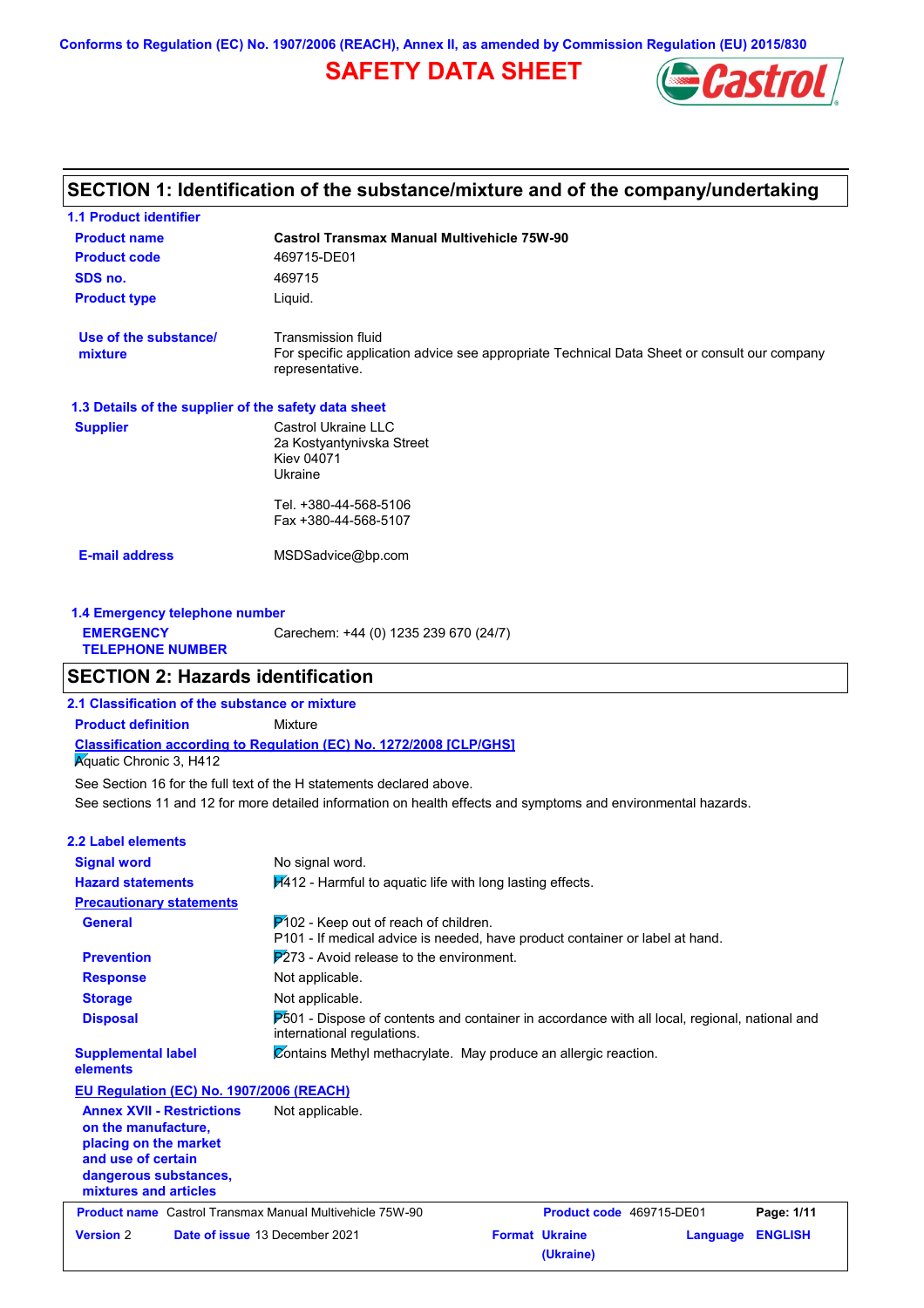# **SECTION 2: Hazards identification**

| <b>Special packaging requirements</b>                                                                                    |                                                                                                               |
|--------------------------------------------------------------------------------------------------------------------------|---------------------------------------------------------------------------------------------------------------|
| <b>Containers to be fitted</b><br>with child-resistant<br>fastenings                                                     | Not applicable.                                                                                               |
| <b>Tactile warning of danger</b>                                                                                         | Not applicable.                                                                                               |
| 2.3 Other hazards                                                                                                        |                                                                                                               |
| <b>Results of PBT and vPvB</b><br>assessment                                                                             | Product does not meet the criteria for PBT or vPvB according to Regulation (EC) No. 1907/2006,<br>Annex XIII. |
| <b>Product meets the criteria</b><br>for PBT or vPvB according<br>to Regulation (EC) No.<br><b>1907/2006, Annex XIII</b> | This mixture does not contain any substances that are assessed to be a PBT or a vPvB.                         |
| Other hazards which do<br>not result in classification                                                                   | Defatting to the skin.                                                                                        |

### **SECTION 3: Composition/information on ingredients**

### **3.2 Mixtures**

Synthetic base stock. Proprietary performance additives. Mixture **Product definition**

| <b>Product/ingredient</b><br>name                                                                    | <b>Identifiers</b>                                                                        | $\%$ | <b>Regulation (EC) No.</b><br>1272/2008 [CLP]                                                                                     | <b>Type</b> |
|------------------------------------------------------------------------------------------------------|-------------------------------------------------------------------------------------------|------|-----------------------------------------------------------------------------------------------------------------------------------|-------------|
| Dec-1-ene, dimers, hydrogenated                                                                      | REACH #: 01-2119493069-28 ≥10 - ≤25<br>EC: 500-228-5<br>CAS: 68649-11-6                   |      | Acute Tox. 4, H332<br>Asp. Tox. 1, H304                                                                                           | $[1]$       |
| 1-Decene, homopolymer,<br>hydrogenated                                                               | REACH #: 01-2119486452-34 ≥10 - ≤25<br>EC: 500-183-1<br>CAS: 68037-01-4                   |      | Asp. Tox. 1, H304                                                                                                                 | $[1]$       |
| Dec-1-ene, trimers, hydrogenated                                                                     | REACH #: 01-2119493949-12 ≥10 - ≤25<br>EC: 500-393-3<br>CAS: 157707-86-3                  |      | Asp. Tox. 1, H304                                                                                                                 | $[1]$       |
| Distillates (petroleum), hydrotreated<br>light paraffinic                                            | REACH #: 01-2119487077-29 ≤3<br>EC: 265-158-7<br>CAS: 64742-55-8<br>Index: 649-468-00-3   |      | Asp. Tox. 1, H304                                                                                                                 | $[1]$       |
| Phosphorodithioic acid, mixed O,O-<br>bis(2-ethylhexyl and iso-Bu and iso-<br>Pr) esters, zinc salts | REACH #: 01-2119521201-61<br>EC: 288-917-4<br>CAS: 85940-28-9                             | ≤3   | Skin Irrit. 2, H315<br>Eye Dam. 1, H318<br>Aquatic Chronic 2, H411                                                                | $[1]$       |
| zinc isodecyl phosphorodithioate                                                                     | REACH #: 01-2120767616-43 ≤0.3<br>EC: 246-618-6<br>CAS: 25103-54-2                        |      | Aquatic Acute 1, H400 (M=1)<br>Aquatic Chronic 1, H410<br>$(M=1)$                                                                 | [1]         |
| Methyl methacrylate                                                                                  | REACH #: 01-2119452498-28 ≤0.3<br>EC: 201-297-1<br>CAS: 80-62-6<br>Index: 607-035-00-6    |      | Flam. Liq. 2, H225<br>Skin Irrit. 2, H315<br><b>Skin Sens. 1, H317</b><br>STOT SE 3, H335                                         | [1] [2]     |
| 2,6-di-tert-butylphenol                                                                              | REACH #: 01-2119490822-33 ≤0.3<br>EC: 204-884-0<br>CAS: 128-39-2                          |      | Skin Irrit. 2, H315<br>Aquatic Acute 1, H400 (M=1)<br>Aquatic Chronic 1, H410<br>$(M=1)$                                          | $[1]$       |
| isodecyl methacrylate                                                                                | REACH #: 01-2119894925-17 ≤0.3<br>EC: 249-978-2<br>CAS: 29964-84-9<br>Index: 607-134-00-4 |      | Skin Irrit. 2, H315<br>Eye Irrit. 2, H319<br>STOT SE 3, H335<br>Aquatic Acute 1, H400 (M=1)<br>Aquatic Chronic 1, H410<br>$(M=1)$ | $[1]$       |

**See Section 16 for the full text of the H statements declared above.**

### **Type**

| <b>Product name</b> Castrol Transmax Manual Multivehicle 75W-90 |                                       | <b>Product code</b> 469715-DE01 |                       | Page: 2/11       |  |
|-----------------------------------------------------------------|---------------------------------------|---------------------------------|-----------------------|------------------|--|
| <b>Version 2</b>                                                | <b>Date of issue 13 December 2021</b> |                                 | <b>Format Ukraine</b> | Language ENGLISH |  |
|                                                                 |                                       |                                 | (Ukraine)             |                  |  |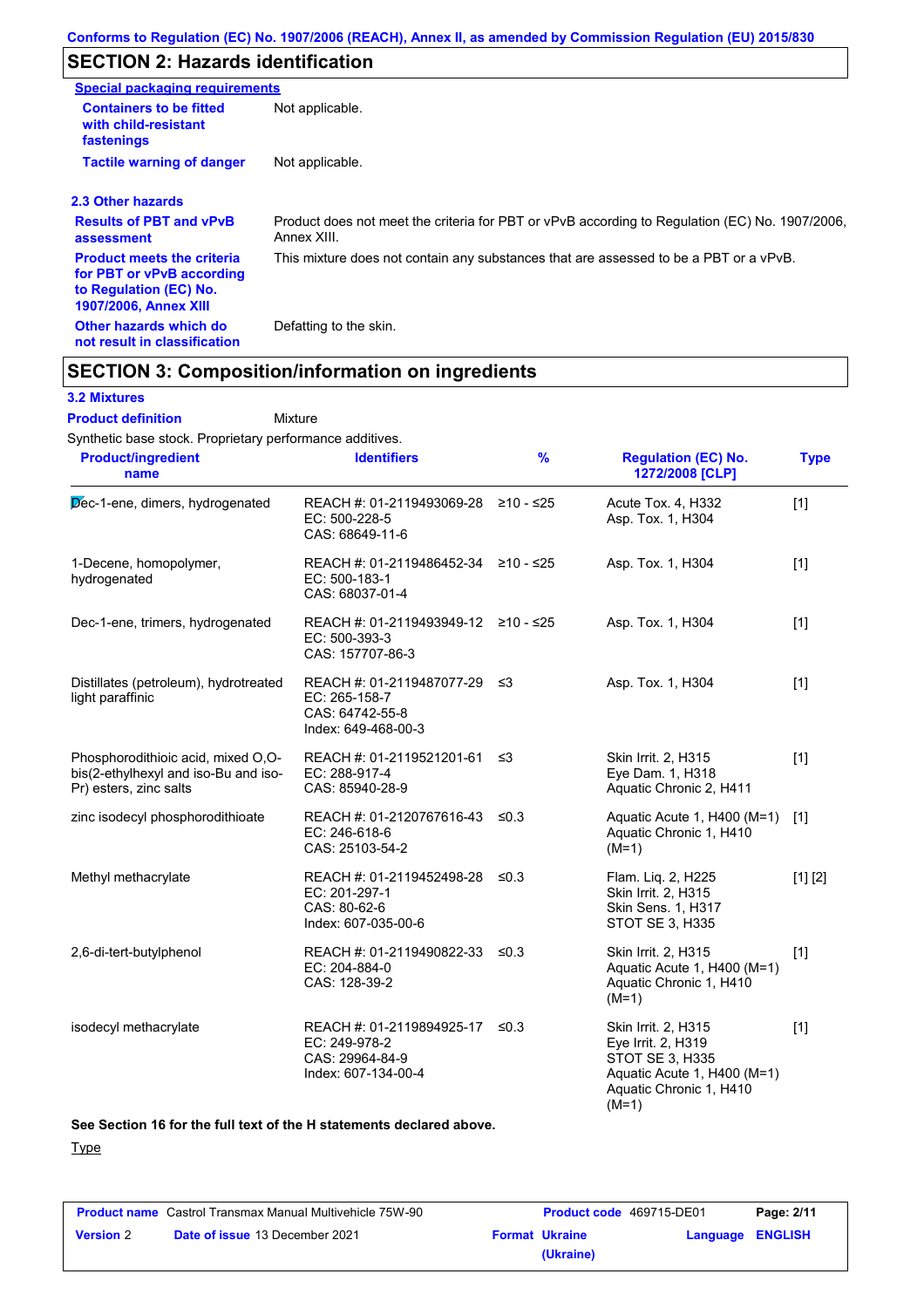### **SECTION 3: Composition/information on ingredients**

[1] Substance classified with a health or environmental hazard

[2] Substance with a workplace exposure limit

[3] Substance meets the criteria for PBT according to Regulation (EC) No. 1907/2006, Annex XIII

[4] Substance meets the criteria for vPvB according to Regulation (EC) No. 1907/2006, Annex XIII

[5] Substance of equivalent concern

[6] Additional disclosure due to company policy

Occupational exposure limits, if available, are listed in Section 8.

### **SECTION 4: First aid measures**

### **4.1 Description of first aid measures**

| Eye contact                       | In case of contact, immediately flush eyes with plenty of water for at least 15 minutes. Eyelids<br>should be held away from the eyeball to ensure thorough rinsing. Check for and remove any<br>contact lenses. Get medical attention.                       |
|-----------------------------------|---------------------------------------------------------------------------------------------------------------------------------------------------------------------------------------------------------------------------------------------------------------|
| <b>Skin contact</b>               | Wash skin thoroughly with soap and water or use recognised skin cleanser. Remove<br>contaminated clothing and shoes. Wash clothing before reuse. Clean shoes thoroughly before<br>reuse. Get medical attention if irritation develops.                        |
| <b>Inhalation</b>                 | If inhaled, remove to fresh air. Get medical attention if symptoms occur.                                                                                                                                                                                     |
| <b>Ingestion</b>                  | Do not induce vomiting unless directed to do so by medical personnel. Never give anything by<br>mouth to an unconscious person. If unconscious, place in recovery position and get medical<br>attention immediately. Get medical attention if symptoms occur. |
| <b>Protection of first-aiders</b> | No action shall be taken involving any personal risk or without suitable training. It may be<br>dangerous to the person providing aid to give mouth-to-mouth resuscitation.                                                                                   |

### **4.2 Most important symptoms and effects, both acute and delayed**

See Section 11 for more detailed information on health effects and symptoms.

| <b>Potential acute health effects</b> |                                                                                                                   |
|---------------------------------------|-------------------------------------------------------------------------------------------------------------------|
| <b>Inhalation</b>                     | Vapour inhalation under ambient conditions is not normally a problem due to low vapour<br>pressure.               |
| <b>Ingestion</b>                      | No known significant effects or critical hazards.                                                                 |
| <b>Skin contact</b>                   | Defatting to the skin. May cause skin dryness and irritation.                                                     |
| <b>Eye contact</b>                    | No known significant effects or critical hazards.                                                                 |
|                                       | Delayed and immediate effects as well as chronic effects from short and long-term exposure                        |
| <b>Inhalation</b>                     | Overexposure to the inhalation of airborne droplets or aerosols may cause irritation of the<br>respiratory tract. |
| <b>Ingestion</b>                      | Ingestion of large quantities may cause nausea and diarrhoea.                                                     |
| <b>Skin contact</b>                   | Prolonged or repeated contact can defat the skin and lead to irritation and/or dermatitis.                        |
| Eye contact                           | Potential risk of transient stinging or redness if accidental eye contact occurs.                                 |

**Notes to physician** Treatment should in general be symptomatic and directed to relieving any effects.

### **4.3 Indication of any immediate medical attention and special treatment needed**

| <b>SECTION 5: Firefighting measures</b>                           |                                                                                                                                                                                                                                                                                                                                                                                       |  |  |  |
|-------------------------------------------------------------------|---------------------------------------------------------------------------------------------------------------------------------------------------------------------------------------------------------------------------------------------------------------------------------------------------------------------------------------------------------------------------------------|--|--|--|
| 5.1 Extinguishing media<br><b>Suitable extinguishing</b><br>media | Use foam or all-purpose dry chemical to extinguish.                                                                                                                                                                                                                                                                                                                                   |  |  |  |
| <b>Unsuitable extinguishing</b><br>media                          | Do not use water jet. The use of a water jet may cause the fire to spread by splashing the<br>burning product.                                                                                                                                                                                                                                                                        |  |  |  |
| 5.2 Special hazards arising from the substance or mixture         |                                                                                                                                                                                                                                                                                                                                                                                       |  |  |  |
| <b>Hazards from the</b><br>substance or mixture                   | In a fire or if heated, a pressure increase will occur and the container may burst.                                                                                                                                                                                                                                                                                                   |  |  |  |
| <b>Hazardous combustion</b><br>products                           | Combustion products may include the following:<br>carbon oxides (CO, CO2) (carbon monoxide, carbon dioxide)                                                                                                                                                                                                                                                                           |  |  |  |
| <b>5.3 Advice for firefighters</b>                                |                                                                                                                                                                                                                                                                                                                                                                                       |  |  |  |
| <b>Special precautions for</b><br>fire-fighters                   | No action shall be taken involving any personal risk or without suitable training. Promptly<br>isolate the scene by removing all persons from the vicinity of the incident if there is a fire. This<br>material is harmful to aquatic organisms. Fire water contaminated with this material must be<br>contained and prevented from being discharged to any waterway, sewer or drain. |  |  |  |

| <b>Product name</b> Castrol Transmax Manual Multivehicle 75W-90 |                                       | <b>Product code</b> 469715-DE01 |                       | Page: 3/11       |  |
|-----------------------------------------------------------------|---------------------------------------|---------------------------------|-----------------------|------------------|--|
| <b>Version 2</b>                                                | <b>Date of issue 13 December 2021</b> |                                 | <b>Format Ukraine</b> | Language ENGLISH |  |
|                                                                 |                                       |                                 | (Ukraine)             |                  |  |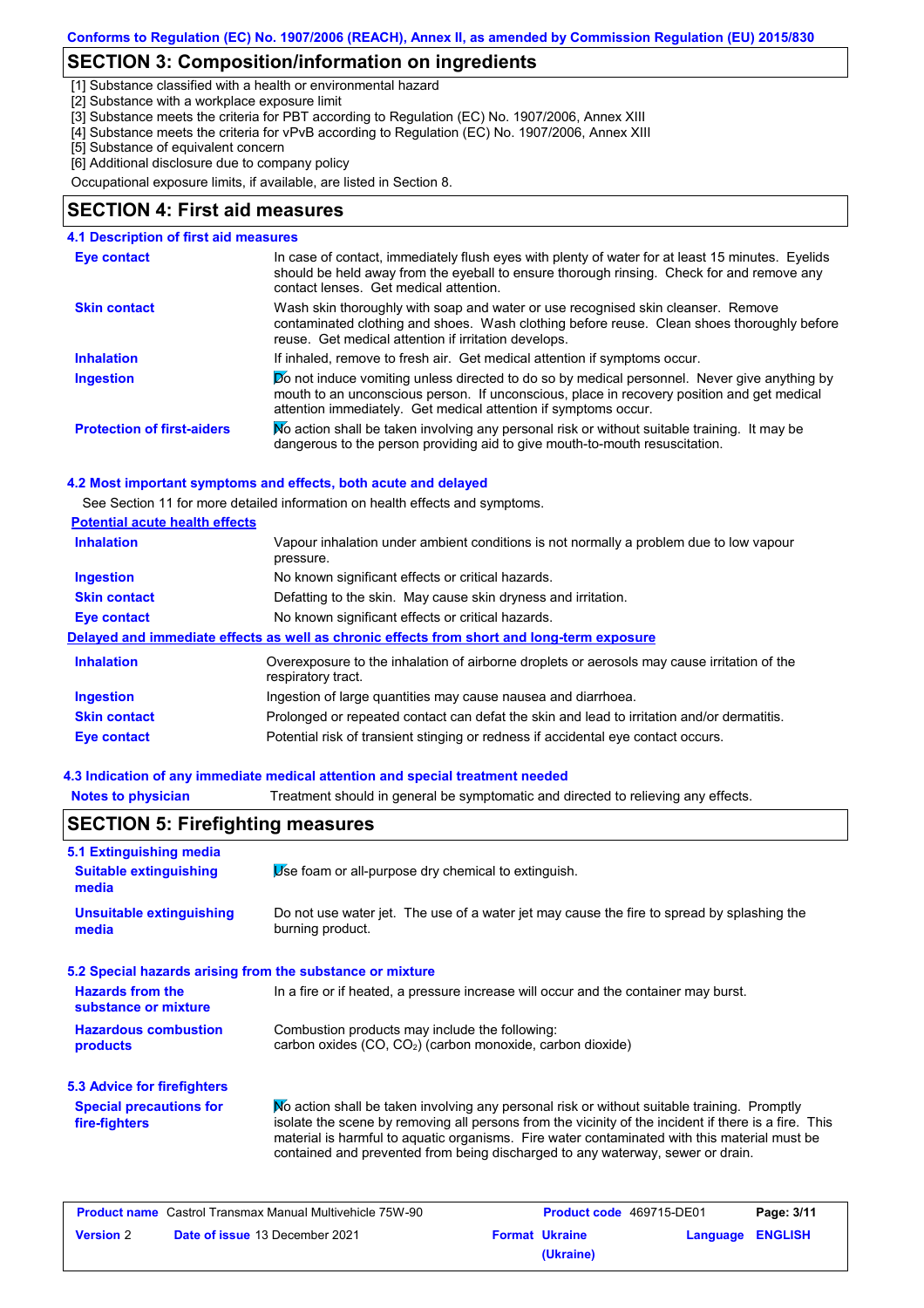# **SECTION 5: Firefighting measures**

| <b>Special protective</b><br>equipment for fire-fighters | Fire-fighters should wear appropriate protective equipment and self-contained breathing<br>apparatus (SCBA) with a full face-piece operated in positive pressure mode. Clothing for fire-<br>fighters (including helmets, protective boots and gloves) conforming to European standard EN<br>469 will provide a basic level of protection for chemical incidents.                                                                                                                                                     |
|----------------------------------------------------------|-----------------------------------------------------------------------------------------------------------------------------------------------------------------------------------------------------------------------------------------------------------------------------------------------------------------------------------------------------------------------------------------------------------------------------------------------------------------------------------------------------------------------|
| <b>SECTION 6: Accidental release measures</b>            |                                                                                                                                                                                                                                                                                                                                                                                                                                                                                                                       |
|                                                          | 6.1 Personal precautions, protective equipment and emergency procedures                                                                                                                                                                                                                                                                                                                                                                                                                                               |
| For non-emergency<br>personnel                           | Contact emergency personnel. No action shall be taken involving any personal risk or without<br>suitable training. Evacuate surrounding areas. Keep unnecessary and unprotected personnel<br>from entering. Do not touch or walk through spilt material. Floors may be slippery; use care to<br>avoid falling. Avoid breathing vapour or mist. Provide adequate ventilation. Put on<br>appropriate personal protective equipment.                                                                                     |
| For emergency responders                                 | Entry into a confined space or poorly ventilated area contaminated with vapour, mist or fume is<br>extremely hazardous without the correct respiratory protective equipment and a safe system of<br>work. Wear self-contained breathing apparatus. Wear a suitable chemical protective suit.<br>Chemical resistant boots. See also the information in "For non-emergency personnel".                                                                                                                                  |
| <b>6.2 Environmental</b><br>precautions                  | Avoid dispersal of spilt material and runoff and contact with soil, waterways, drains and sewers.<br>Inform the relevant authorities if the product has caused environmental pollution (sewers,<br>waterways, soil or air). Water polluting material. May be harmful to the environment if released<br>in large quantities.                                                                                                                                                                                           |
| 6.3 Methods and material for containment and cleaning up |                                                                                                                                                                                                                                                                                                                                                                                                                                                                                                                       |
| <b>Small spill</b>                                       | Stop leak if without risk. Move containers from spill area. Absorb with an inert material and<br>place in an appropriate waste disposal container. Dispose of via a licensed waste disposal<br>contractor.                                                                                                                                                                                                                                                                                                            |
| <b>Large spill</b>                                       | Stop leak if without risk. Move containers from spill area. Approach the release from upwind.<br>Prevent entry into sewers, water courses, basements or confined areas. Contain and collect<br>spillage with non-combustible, absorbent material e.g. sand, earth, vermiculite or diatomaceous<br>earth and place in container for disposal according to local regulations. Contaminated<br>absorbent material may pose the same hazard as the spilt product. Dispose of via a licensed<br>waste disposal contractor. |
| 6.4 Reference to other<br><b>sections</b>                | See Section 1 for emergency contact information.<br>See Section 5 for firefighting measures.<br>See Section 8 for information on appropriate personal protective equipment.<br>See Section 12 for environmental precautions.<br>See Section 13 for additional waste treatment information.                                                                                                                                                                                                                            |

# **SECTION 7: Handling and storage**

| 7.1 Precautions for safe handling                                             |                                                                                                                                                                                                                                                                                                                                                                                                                                                                                                                                                               |
|-------------------------------------------------------------------------------|---------------------------------------------------------------------------------------------------------------------------------------------------------------------------------------------------------------------------------------------------------------------------------------------------------------------------------------------------------------------------------------------------------------------------------------------------------------------------------------------------------------------------------------------------------------|
| <b>Protective measures</b>                                                    | <b>Put on appropriate personal protective equipment.</b> Do not ingest. Avoid contact with eyes, skin<br>and clothing. Avoid breathing vapour or mist. Avoid contact of spilt material and runoff with<br>soil and surface waterways. Keep in the original container or an approved alternative made<br>from a compatible material, kept tightly closed when not in use. Do not reuse container. Empty<br>containers retain product residue and can be hazardous.                                                                                             |
| <b>Advice on general</b><br>occupational hygiene                              | Eating, drinking and smoking should be prohibited in areas where this material is handled,<br>stored and processed. Wash thoroughly after handling. Remove contaminated clothing and<br>protective equipment before entering eating areas. See also Section 8 for additional<br>information on hygiene measures.                                                                                                                                                                                                                                              |
| <b>7.2 Conditions for safe</b><br>storage, including any<br>incompatibilities | Store in accordance with local regulations. Store in a dry, cool and well-ventilated area, away<br>from incompatible materials (see Section 10). Keep away from heat and direct sunlight. Keep<br>container tightly closed and sealed until ready for use. Containers that have been opened must<br>be carefully resealed and kept upright to prevent leakage. Store and use only in equipment/<br>containers designed for use with this product. Do not store in unlabelled containers. Use<br>appropriate containment to avoid environmental contamination. |
| <b>Not suitable</b>                                                           | Prolonged exposure to elevated temperature.                                                                                                                                                                                                                                                                                                                                                                                                                                                                                                                   |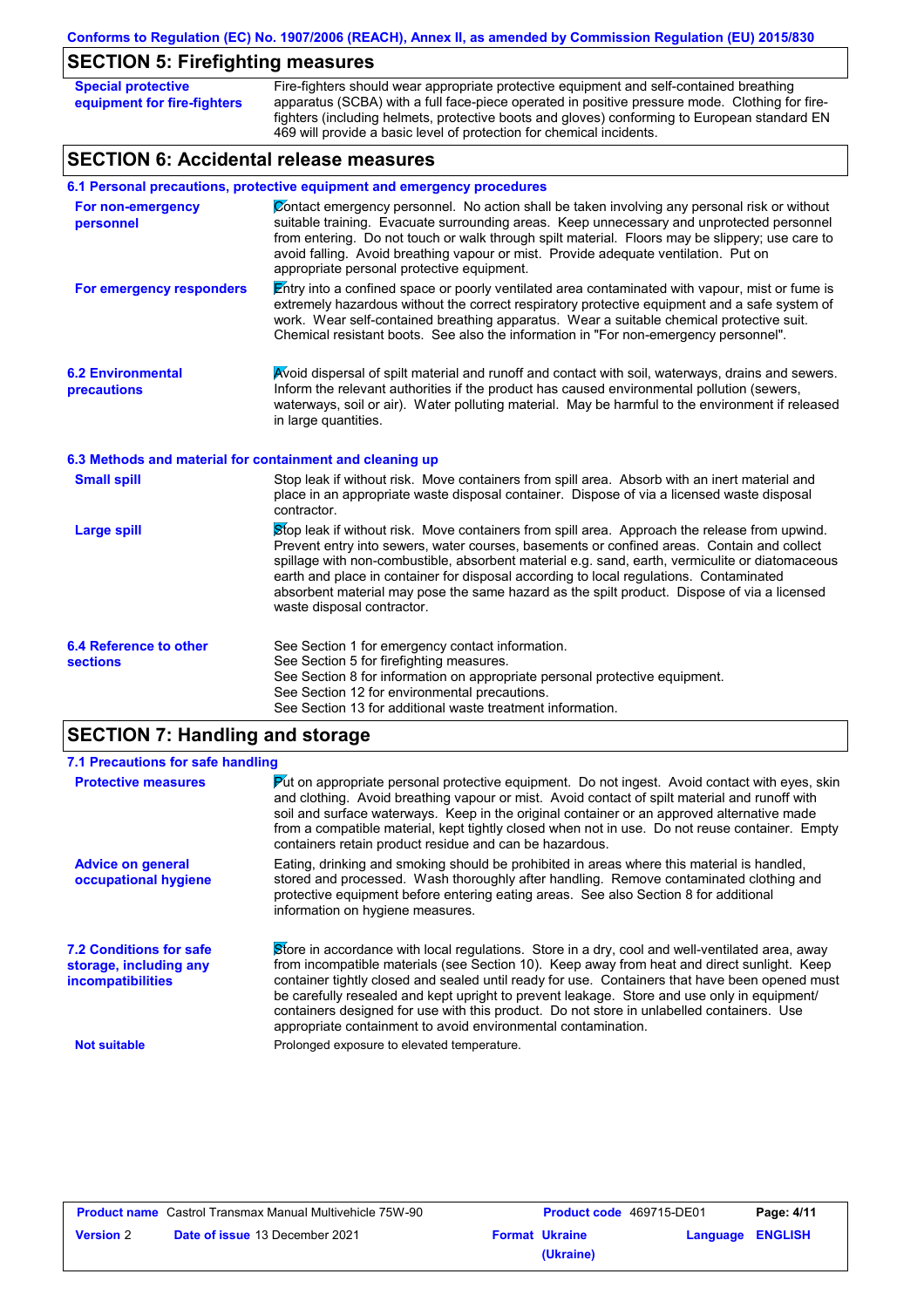# **SECTION 8: Exposure controls/personal protection**

| <b>Respiratory</b>                                             | <b>Exposure limit values</b>                                                                                                                                                                                                                                                                                                                                                                                                                                                                                                                                                                                                                                                                                                                                                                                                                                                                                                                                                                                               |
|----------------------------------------------------------------|----------------------------------------------------------------------------------------------------------------------------------------------------------------------------------------------------------------------------------------------------------------------------------------------------------------------------------------------------------------------------------------------------------------------------------------------------------------------------------------------------------------------------------------------------------------------------------------------------------------------------------------------------------------------------------------------------------------------------------------------------------------------------------------------------------------------------------------------------------------------------------------------------------------------------------------------------------------------------------------------------------------------------|
| Methyl methacrylate                                            | EU OEL (Europe).<br>TWA: 50 ppm 8 hours. Issued/Revised: 12/2009<br>STEL: 100 ppm 15 minutes. Issued/Revised: 12/2009                                                                                                                                                                                                                                                                                                                                                                                                                                                                                                                                                                                                                                                                                                                                                                                                                                                                                                      |
| guidance only.                                                 | Whilst specific OELs for certain components may be shown in this section, other components may be present in any mist,<br>vapour or dust produced. Therefore, the specific OELs may not be applicable to the product as a whole and are provided for                                                                                                                                                                                                                                                                                                                                                                                                                                                                                                                                                                                                                                                                                                                                                                       |
| <b>Recommended monitoring</b><br>procedures                    | If this product contains ingredients with exposure limits, personal, workplace atmosphere or<br>biological monitoring may be required to determine the effectiveness of the ventilation or other<br>control measures and/or the necessity to use respiratory protective equipment. Reference<br>should be made to monitoring standards, such as the following: European Standard EN 689<br>(Workplace atmospheres - Guidance for the assessment of exposure by inhalation to chemical<br>agents for comparison with limit values and measurement strategy) European Standard EN<br>14042 (Workplace atmospheres - Guide for the application and use of procedures for the<br>assessment of exposure to chemical and biological agents) European Standard EN 482<br>(Workplace atmospheres - General requirements for the performance of procedures for the<br>measurement of chemical agents) Reference to national guidance documents for methods for<br>the determination of hazardous substances will also be required. |
| <b>Derived No Effect Level</b>                                 |                                                                                                                                                                                                                                                                                                                                                                                                                                                                                                                                                                                                                                                                                                                                                                                                                                                                                                                                                                                                                            |
| No DNELs/DMELs available.                                      |                                                                                                                                                                                                                                                                                                                                                                                                                                                                                                                                                                                                                                                                                                                                                                                                                                                                                                                                                                                                                            |
| <b>Predicted No Effect Concentration</b><br>No PNECs available |                                                                                                                                                                                                                                                                                                                                                                                                                                                                                                                                                                                                                                                                                                                                                                                                                                                                                                                                                                                                                            |
| <b>8.2 Exposure controls</b>                                   |                                                                                                                                                                                                                                                                                                                                                                                                                                                                                                                                                                                                                                                                                                                                                                                                                                                                                                                                                                                                                            |
| <b>Appropriate engineering</b><br><b>controls</b>              | Provide exhaust ventilation or other engineering controls to keep the relevant airborne<br>concentrations below their respective occupational exposure limits.<br>All activities involving chemicals should be assessed for their risks to health, to ensure<br>exposures are adequately controlled. Personal protective equipment should only be considered<br>after other forms of control measures (e.g. engineering controls) have been suitably evaluated.<br>Personal protective equipment should conform to appropriate standards, be suitable for use, be<br>kept in good condition and properly maintained.<br>Your supplier of personal protective equipment should be consulted for advice on selection and<br>appropriate standards. For further information contact your national organisation for standards.<br>The final choice of protective equipment will depend upon a risk assessment. It is important to<br>ensure that all items of personal protective equipment are compatible.                    |
| <b>Individual protection measures</b>                          |                                                                                                                                                                                                                                                                                                                                                                                                                                                                                                                                                                                                                                                                                                                                                                                                                                                                                                                                                                                                                            |
| <b>Hygiene measures</b>                                        | Wash hands, forearms and face thoroughly after handling chemical products, before eating,<br>smoking and using the lavatory and at the end of the working period. Ensure that eyewash<br>stations and safety showers are close to the workstation location.                                                                                                                                                                                                                                                                                                                                                                                                                                                                                                                                                                                                                                                                                                                                                                |
| <b>Respiratory protection</b>                                  | In case of insufficient ventilation, wear suitable respiratory equipment.<br>The correct choice of respiratory protection depends upon the chemicals being handled, the<br>conditions of work and use, and the condition of the respiratory equipment. Safety procedures<br>should be developed for each intended application. Respiratory protection equipment should<br>therefore be chosen in consultation with the supplier/manufacturer and with a full assessment<br>of the working conditions.                                                                                                                                                                                                                                                                                                                                                                                                                                                                                                                      |
| <b>Eye/face protection</b>                                     | Safety glasses with side shields.                                                                                                                                                                                                                                                                                                                                                                                                                                                                                                                                                                                                                                                                                                                                                                                                                                                                                                                                                                                          |
| <b>Skin protection</b><br><b>Hand protection</b>               | <b>General Information:</b>                                                                                                                                                                                                                                                                                                                                                                                                                                                                                                                                                                                                                                                                                                                                                                                                                                                                                                                                                                                                |
|                                                                |                                                                                                                                                                                                                                                                                                                                                                                                                                                                                                                                                                                                                                                                                                                                                                                                                                                                                                                                                                                                                            |
|                                                                | Because specific work environments and material handling practices vary, safety procedures<br>should be developed for each intended application. The correct choice of protective gloves<br>depends upon the chemicals being handled, and the conditions of work and use. Most gloves<br>provide protection for only a limited time before they must be discarded and replaced (even the<br>best chemically resistant gloves will break down after repeated chemical exposures).                                                                                                                                                                                                                                                                                                                                                                                                                                                                                                                                           |
|                                                                | Gloves should be chosen in consultation with the supplier / manufacturer and taking account of<br>a full assessment of the working conditions.                                                                                                                                                                                                                                                                                                                                                                                                                                                                                                                                                                                                                                                                                                                                                                                                                                                                             |
|                                                                | Recommended: Nitrile gloves.<br><b>Breakthrough time:</b>                                                                                                                                                                                                                                                                                                                                                                                                                                                                                                                                                                                                                                                                                                                                                                                                                                                                                                                                                                  |

Breakthrough time data are generated by glove manufacturers under laboratory test conditions and represent how long a glove can be expected to provide effective permeation resistance. It

| <b>Product name</b> Castrol Transmax Manual Multivehicle 75W-90 |                                       | Product code 469715-DE01 |                       | Page: 5/11       |  |
|-----------------------------------------------------------------|---------------------------------------|--------------------------|-----------------------|------------------|--|
| <b>Version 2</b>                                                | <b>Date of issue 13 December 2021</b> |                          | <b>Format Ukraine</b> | Language ENGLISH |  |
|                                                                 |                                       |                          | (Ukraine)             |                  |  |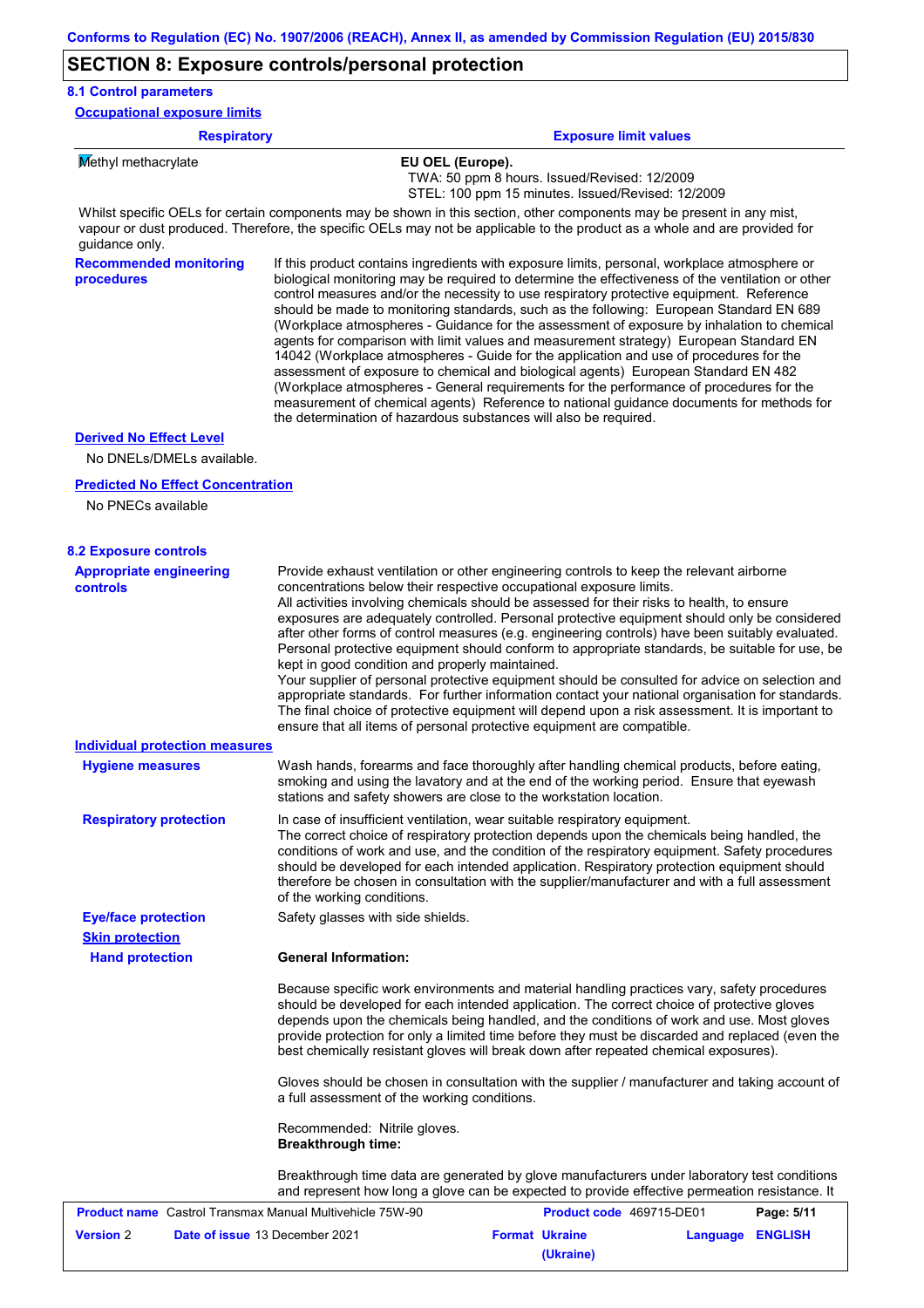### **SECTION 8: Exposure controls/personal protection**

is important when following breakthrough time recommendations that actual workplace conditions are taken into account. Always consult with your glove supplier for up-to-date technical information on breakthrough times for the recommended glove type. Our recommendations on the selection of gloves are as follows:

Continuous contact:

Gloves with a minimum breakthrough time of 240 minutes, or >480 minutes if suitable gloves can be obtained.

If suitable gloves are not available to offer that level of protection, gloves with shorter breakthrough times may be acceptable as long as appropriate glove maintenance and replacement regimes are determined and adhered to.

Short-term / splash protection:

Recommended breakthrough times as above. It is recognised that for short-term, transient exposures, gloves with shorter breakthrough times may commonly be used. Therefore, appropriate maintenance and replacement regimes must be determined and rigorously followed.

#### **Glove Thickness:**

For general applications, we recommend gloves with a thickness typically greater than 0.35 mm.

|                                           | It should be emphasised that glove thickness is not necessarily a good predictor of glove<br>resistance to a specific chemical, as the permeation efficiency of the glove will be dependent<br>on the exact composition of the glove material. Therefore, glove selection should also be based<br>on consideration of the task requirements and knowledge of breakthrough times.<br>Glove thickness may also vary depending on the glove manufacturer, the glove type and the<br>glove model. Therefore, the manufacturers' technical data should always be taken into account<br>to ensure selection of the most appropriate glove for the task.                                     |
|-------------------------------------------|---------------------------------------------------------------------------------------------------------------------------------------------------------------------------------------------------------------------------------------------------------------------------------------------------------------------------------------------------------------------------------------------------------------------------------------------------------------------------------------------------------------------------------------------------------------------------------------------------------------------------------------------------------------------------------------|
|                                           | Note: Depending on the activity being conducted, gloves of varying thickness may be required<br>for specific tasks. For example:                                                                                                                                                                                                                                                                                                                                                                                                                                                                                                                                                      |
|                                           | • Thinner gloves (down to 0.1 mm or less) may be required where a high degree of manual<br>dexterity is needed. However, these gloves are only likely to give short duration protection and<br>would normally be just for single use applications, then disposed of.                                                                                                                                                                                                                                                                                                                                                                                                                  |
|                                           | • Thicker gloves (up to 3 mm or more) may be required where there is a mechanical (as well<br>as a chemical) risk i.e. where there is abrasion or puncture potential.                                                                                                                                                                                                                                                                                                                                                                                                                                                                                                                 |
| <b>Skin and body</b>                      | Use of protective clothing is good industrial practice.<br>Personal protective equipment for the body should be selected based on the task being<br>performed and the risks involved and should be approved by a specialist before handling this<br>product.<br>Cotton or polyester/cotton overalls will only provide protection against light superficial<br>contamination that will not soak through to the skin. Overalls should be laundered on a regular<br>basis. When the risk of skin exposure is high (e.g. when cleaning up spillages or if there is a<br>risk of splashing) then chemical resistant aprons and/or impervious chemical suits and boots<br>will be required. |
| <b>Refer to standards:</b>                | Respiratory protection: EN 529<br>Gloves: EN 420, EN 374<br>Eye protection: EN 166<br>Filtering half-mask: EN 149<br>Filtering half-mask with valve: EN 405<br>Half-mask: EN 140 plus filter<br>Full-face mask: EN 136 plus filter<br>Particulate filters: EN 143<br>Gas/combined filters: EN 14387                                                                                                                                                                                                                                                                                                                                                                                   |
| <b>Environmental exposure</b><br>controls | Emissions from ventilation or work process equipment should be checked to ensure they<br>comply with the requirements of environmental protection legislation. In some cases, fume<br>scrubbers, filters or engineering modifications to the process equipment will be necessary to<br>reduce emissions to acceptable levels.                                                                                                                                                                                                                                                                                                                                                         |

| <b>Product name</b> Castrol Transmax Manual Multivehicle 75W-90 |                                       |  | <b>Product code</b> 469715-DE01 |                  | Page: 6/11 |
|-----------------------------------------------------------------|---------------------------------------|--|---------------------------------|------------------|------------|
| <b>Version 2</b>                                                | <b>Date of issue 13 December 2021</b> |  | <b>Format Ukraine</b>           | Language ENGLISH |            |
|                                                                 |                                       |  | (Ukraine)                       |                  |            |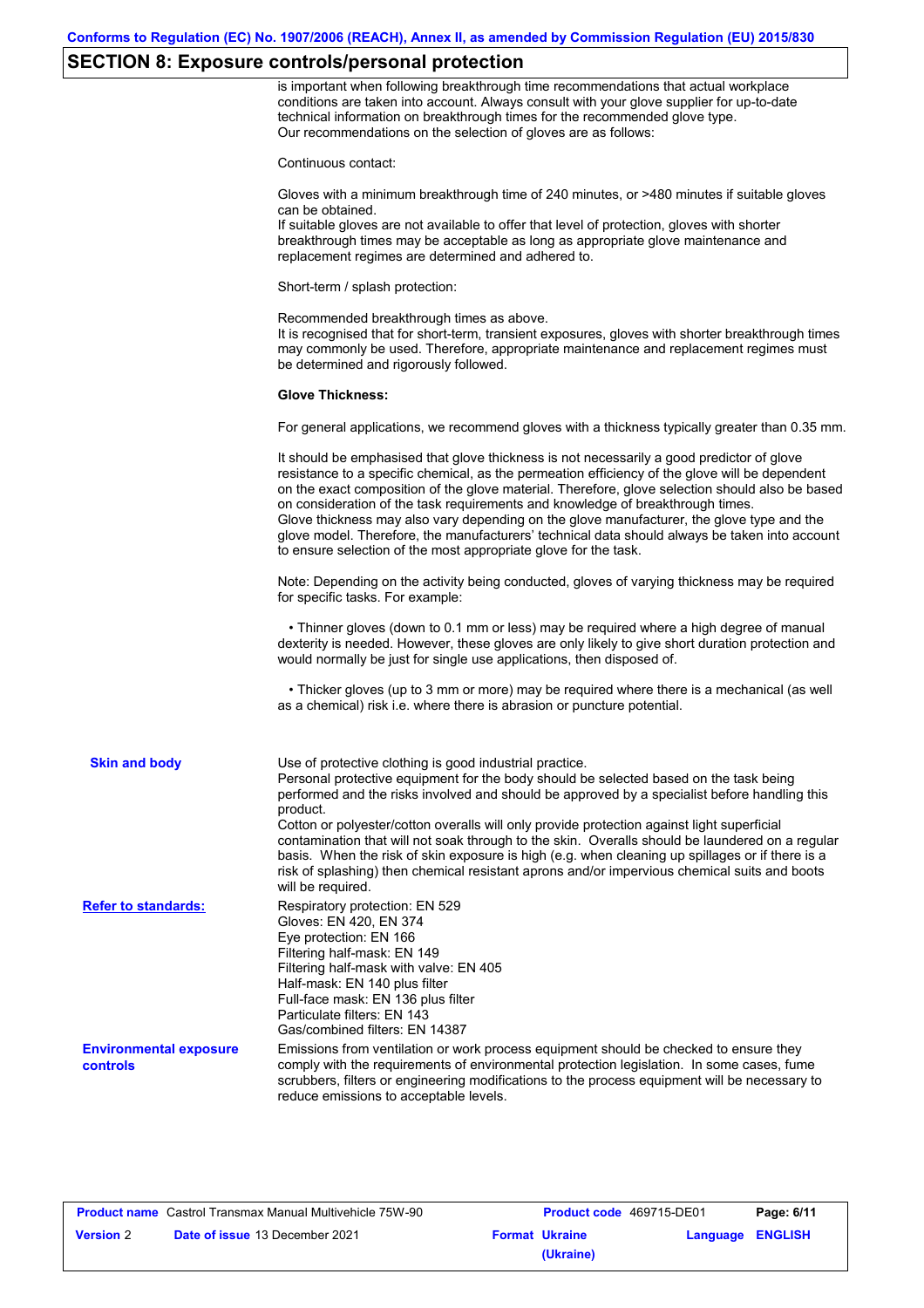### **SECTION 9: Physical and chemical properties**

**9.1 Information on basic physical and chemical properties**

| <b>Appearance</b>                                      |                                                                                                                                     |
|--------------------------------------------------------|-------------------------------------------------------------------------------------------------------------------------------------|
| <b>Physical state</b>                                  | Liquid.                                                                                                                             |
| <b>Colour</b>                                          | Amber                                                                                                                               |
| <b>Odour</b>                                           | Not available.                                                                                                                      |
| <b>Odour threshold</b>                                 | Not available.                                                                                                                      |
| рH                                                     | Not applicable.                                                                                                                     |
| <b>Melting point/freezing point</b>                    | Not available.                                                                                                                      |
| Initial boiling point and boiling<br>range             | Not available.                                                                                                                      |
| <b>Pour point</b>                                      | $-54 °C$                                                                                                                            |
| <b>Flash point</b>                                     | Open cup: >180°C (>356°F) [Cleveland]                                                                                               |
| <b>Evaporation rate</b>                                | Not available.                                                                                                                      |
| <b>Flammability (solid, gas)</b>                       | Not available.                                                                                                                      |
| <b>Upper/lower flammability or</b><br>explosive limits | Not available.                                                                                                                      |
| <b>Vapour pressure</b>                                 | Not available.                                                                                                                      |
| <b>Vapour density</b>                                  | Not available.                                                                                                                      |
| <b>Relative density</b>                                | Not available.                                                                                                                      |
| <b>Density</b>                                         | <1000 kg/m <sup>3</sup> (<1 g/cm <sup>3</sup> ) at 15 <sup>°</sup> C                                                                |
| <b>Solubility(ies)</b>                                 | insoluble in water.                                                                                                                 |
| <b>Partition coefficient: n-octanol/</b><br>water      | Mot applicable.                                                                                                                     |
| <b>Auto-ignition temperature</b>                       | Not available.                                                                                                                      |
| <b>Decomposition temperature</b>                       | Not available.                                                                                                                      |
| <b>Viscosity</b>                                       | Kinematic: 76 mm <sup>2</sup> /s (76 cSt) at 40 $^{\circ}$ C<br>Kinematic: 15.09 mm <sup>2</sup> /s (15.09 cSt) at 100 $^{\circ}$ C |
| <b>Explosive properties</b>                            | Not available.                                                                                                                      |
| <b>Oxidising properties</b>                            | Not available.                                                                                                                      |

### **9.2 Other information**

No additional information.

|                                                   | <b>SECTION 10: Stability and reactivity</b>                                                                                                                             |  |  |  |  |
|---------------------------------------------------|-------------------------------------------------------------------------------------------------------------------------------------------------------------------------|--|--|--|--|
| <b>10.1 Reactivity</b>                            | No specific test data available for this product. Refer to Conditions to avoid and Incompatible<br>materials for additional information.                                |  |  |  |  |
| <b>10.2 Chemical stability</b>                    | The product is stable.                                                                                                                                                  |  |  |  |  |
| <b>10.3 Possibility of</b><br>hazardous reactions | Under normal conditions of storage and use, hazardous reactions will not occur.<br>Under normal conditions of storage and use, hazardous polymerisation will not occur. |  |  |  |  |
| <b>10.4 Conditions to avoid</b>                   | Avoid all possible sources of ignition (spark or flame).                                                                                                                |  |  |  |  |
| 10.5 Incompatible materials                       | Reactive or incompatible with the following materials: oxidising materials.                                                                                             |  |  |  |  |
| <b>10.6 Hazardous</b><br>decomposition products   | Under normal conditions of storage and use, hazardous decomposition products should not be<br>produced.                                                                 |  |  |  |  |

# **SECTION 11: Toxicological information**

**11.1 Information on toxicological effects Acute toxicity estimates**

| <b>Product name</b> Castrol Transmax Manual Multivehicle 75W-90 |                                       | <b>Product code</b> 469715-DE01 |                       | Page: 7/11       |  |
|-----------------------------------------------------------------|---------------------------------------|---------------------------------|-----------------------|------------------|--|
| <b>Version 2</b>                                                | <b>Date of issue 13 December 2021</b> |                                 | <b>Format Ukraine</b> | Language ENGLISH |  |
|                                                                 |                                       |                                 | (Ukraine)             |                  |  |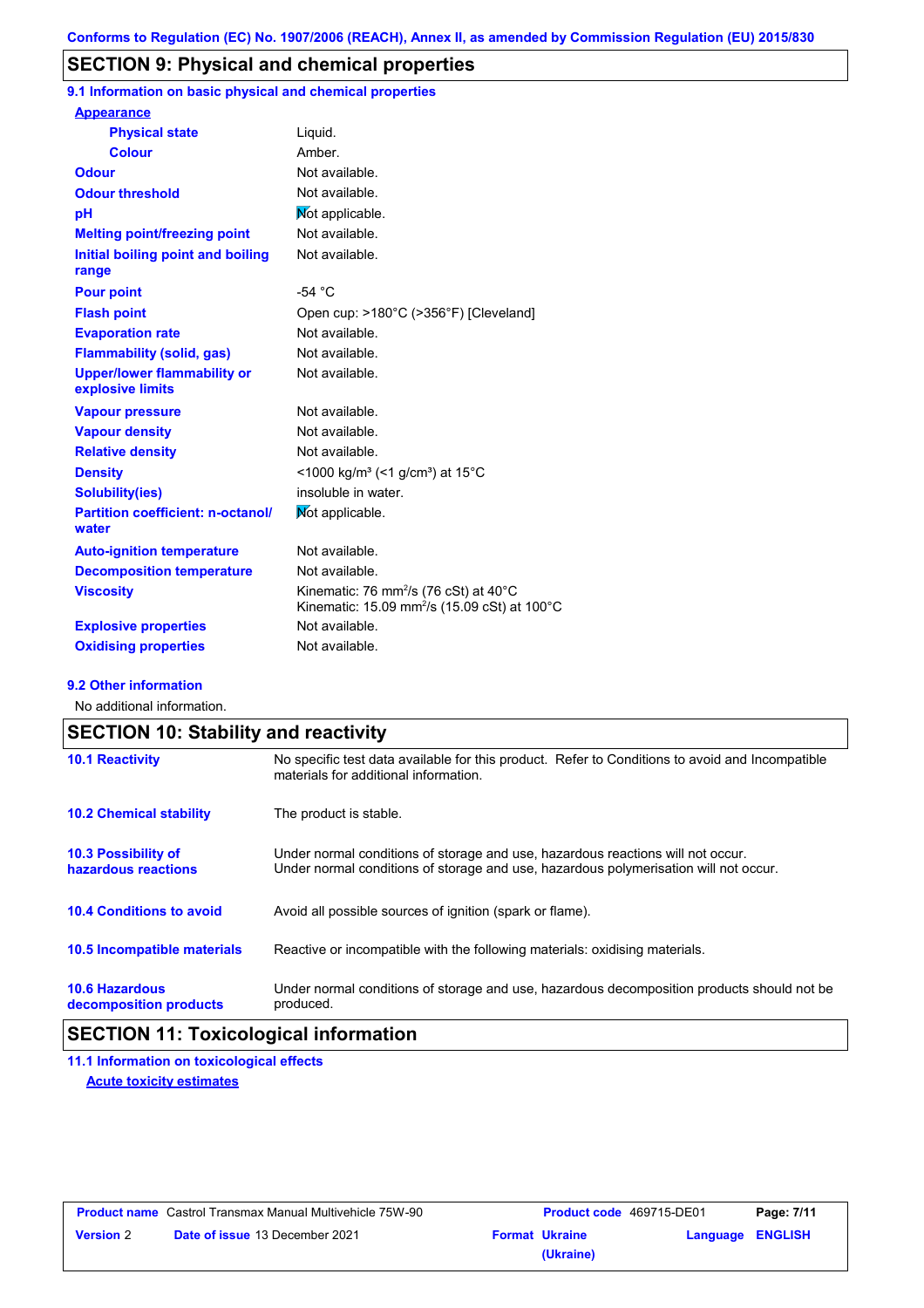# **Conforms to Regulation (EC) No. 1907/2006 (REACH), Annex II, as amended by Commission Regulation (EU) 2015/830**

# **SECTION 11: Toxicological information**

|                                         | <b>Product/ingredient name</b>                                                             |                                                                                                                             | Oral (mg/<br>kg) | <b>Dermal</b><br>(mg/kg)                                                          | <b>Inhalation</b><br>(gases)<br>(ppm) | <b>Inhalation</b><br>(vapours)<br>(mg/l)                                                    | <b>Inhalation</b><br>(dusts<br>and mists)<br>(mg/l) |  |
|-----------------------------------------|--------------------------------------------------------------------------------------------|-----------------------------------------------------------------------------------------------------------------------------|------------------|-----------------------------------------------------------------------------------|---------------------------------------|---------------------------------------------------------------------------------------------|-----------------------------------------------------|--|
|                                         | Castrol Transmax Manual Multivehicle 75W-90<br>Dec-1-ene, dimers, hydrogenated             |                                                                                                                             | N/A<br>N/A       | N/A<br>N/A                                                                        | N/A<br>N/A                            | N/A<br>N/A                                                                                  | 6<br>1.5                                            |  |
|                                         | <b>Information on likely</b><br>routes of exposure                                         | Routes of entry anticipated: Dermal, Inhalation.                                                                            |                  |                                                                                   |                                       |                                                                                             |                                                     |  |
|                                         | <b>Potential acute health effects</b>                                                      |                                                                                                                             |                  |                                                                                   |                                       |                                                                                             |                                                     |  |
|                                         | <b>Inhalation</b>                                                                          | Vapour inhalation under ambient conditions is not normally a problem due to low vapour<br>pressure.                         |                  |                                                                                   |                                       |                                                                                             |                                                     |  |
|                                         | <b>Ingestion</b>                                                                           | No known significant effects or critical hazards.                                                                           |                  |                                                                                   |                                       |                                                                                             |                                                     |  |
|                                         | <b>Skin contact</b>                                                                        | Defatting to the skin. May cause skin dryness and irritation.                                                               |                  |                                                                                   |                                       |                                                                                             |                                                     |  |
|                                         | <b>Eye contact</b>                                                                         | No known significant effects or critical hazards.                                                                           |                  |                                                                                   |                                       |                                                                                             |                                                     |  |
|                                         | Symptoms related to the physical, chemical and toxicological characteristics               |                                                                                                                             |                  |                                                                                   |                                       |                                                                                             |                                                     |  |
|                                         | <b>Inhalation</b>                                                                          | May be harmful by inhalation if exposure to vapour, mists or fumes resulting from thermal<br>decomposition products occurs. |                  |                                                                                   |                                       |                                                                                             |                                                     |  |
|                                         | <b>Ingestion</b>                                                                           | No specific data.                                                                                                           |                  |                                                                                   |                                       |                                                                                             |                                                     |  |
|                                         | <b>Skin contact</b>                                                                        | Adverse symptoms may include the following:<br>irritation<br>dryness<br>cracking                                            |                  |                                                                                   |                                       |                                                                                             |                                                     |  |
|                                         | <b>Eye contact</b>                                                                         | No specific data.                                                                                                           |                  |                                                                                   |                                       |                                                                                             |                                                     |  |
|                                         | Delayed and immediate effects as well as chronic effects from short and long-term exposure |                                                                                                                             |                  |                                                                                   |                                       |                                                                                             |                                                     |  |
|                                         | <b>Inhalation</b>                                                                          |                                                                                                                             |                  |                                                                                   |                                       | Overexposure to the inhalation of airborne droplets or aerosols may cause irritation of the |                                                     |  |
|                                         | <b>Ingestion</b>                                                                           | Ingestion of large quantities may cause nausea and diarrhoea.                                                               |                  |                                                                                   |                                       |                                                                                             |                                                     |  |
|                                         | <b>Skin contact</b>                                                                        | Prolonged or repeated contact can defat the skin and lead to irritation and/or dermatitis.                                  |                  |                                                                                   |                                       |                                                                                             |                                                     |  |
|                                         | <b>Eye contact</b>                                                                         |                                                                                                                             |                  | Potential risk of transient stinging or redness if accidental eye contact occurs. |                                       |                                                                                             |                                                     |  |
| <b>Potential chronic health effects</b> |                                                                                            |                                                                                                                             |                  |                                                                                   |                                       |                                                                                             |                                                     |  |
|                                         | General                                                                                    | No known significant effects or critical hazards.                                                                           |                  |                                                                                   |                                       |                                                                                             |                                                     |  |
|                                         | <b>Carcinogenicity</b>                                                                     | No known significant effects or critical hazards.                                                                           |                  |                                                                                   |                                       |                                                                                             |                                                     |  |
|                                         | <b>Mutagenicity</b>                                                                        | No known significant effects or critical hazards.                                                                           |                  |                                                                                   |                                       |                                                                                             |                                                     |  |
|                                         | <b>Developmental effects</b>                                                               | No known significant effects or critical hazards.                                                                           |                  |                                                                                   |                                       |                                                                                             |                                                     |  |
|                                         | <b>Fertility effects</b>                                                                   | No known significant effects or critical hazards.                                                                           |                  |                                                                                   |                                       |                                                                                             |                                                     |  |
|                                         |                                                                                            |                                                                                                                             |                  |                                                                                   |                                       |                                                                                             |                                                     |  |

### **SECTION 12: Ecological information**

**12.1 Toxicity**

**Environmental hazards Harmful to aquatic life with long lasting effects.** 

### **12.2 Persistence and degradability**

Not expected to be rapidly degradable.

### **12.3 Bioaccumulative potential**

This product is not expected to bioaccumulate through food chains in the environment.

| <b>12.4 Mobility in soil</b>                                  |                                                                      |
|---------------------------------------------------------------|----------------------------------------------------------------------|
| <b>Soil/water partition</b><br>coefficient (K <sub>oc</sub> ) | Not available.                                                       |
| <b>Mobility</b>                                               | Spillages may penetrate the soil causing ground water contamination. |

### **12.5 Results of PBT and vPvB assessment**

Product does not meet the criteria for PBT or vPvB according to Regulation (EC) No. 1907/2006, Annex XIII.

### **12.6 Other adverse effects Other ecological information**

Spills may form a film on water surfaces causing physical damage to organisms. Oxygen transfer could also be impaired.

| <b>Product name</b> Castrol Transmax Manual Multivehicle 75W-90 |                                       | <b>Product code</b> 469715-DE01 |                       | Page: 8/11       |  |
|-----------------------------------------------------------------|---------------------------------------|---------------------------------|-----------------------|------------------|--|
| <b>Version 2</b>                                                | <b>Date of issue 13 December 2021</b> |                                 | <b>Format Ukraine</b> | Language ENGLISH |  |
|                                                                 |                                       |                                 | (Ukraine)             |                  |  |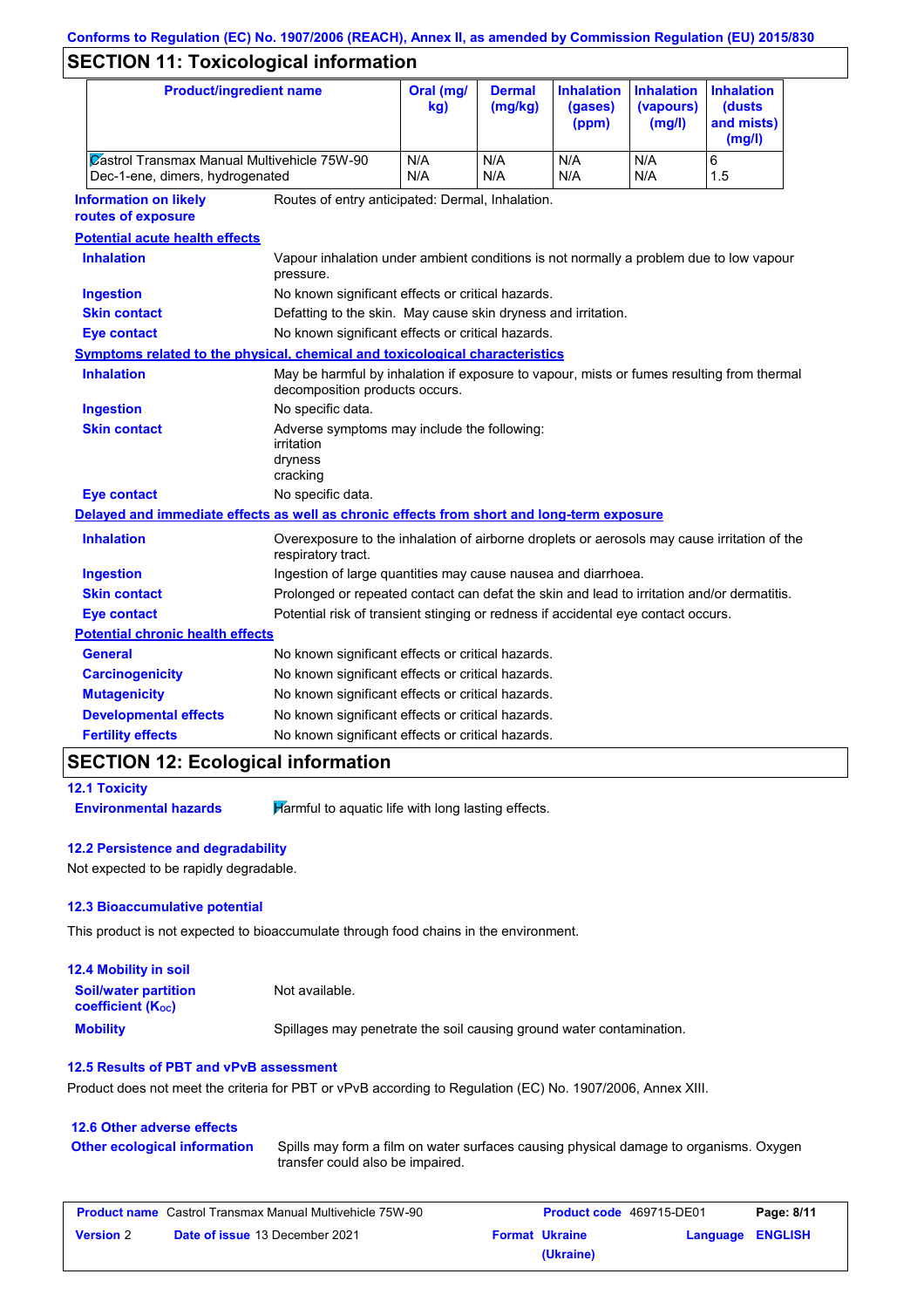### **SECTION 13: Disposal considerations**

### **13.1 Waste treatment methods**

### **Product**

**Methods of disposal**

Where possible, arrange for product to be recycled. Dispose of via an authorised person/ licensed waste disposal contractor in accordance with local regulations.

**Hazardous waste** Yes.

**European waste catalogue (EWC)**

| <b>Waste code</b> | <b>Waste designation</b>                |
|-------------------|-----------------------------------------|
| 13 02 08*         | other engine, gear and lubricating oils |

However, deviation from the intended use and/or the presence of any potential contaminants may require an alternative waste disposal code to be assigned by the end user.

### **Packaging**

**Methods of disposal Special precautions** Where possible, arrange for product to be recycled. Dispose of via an authorised person/ licensed waste disposal contractor in accordance with local regulations.

 $\overline{\mathbf{\mathcal{V}}}$ his material and its container must be disposed of in a safe way. Care should be taken when handling emptied containers that have not been cleaned or rinsed out. Empty containers or liners may retain some product residues. Empty containers represent a fire hazard as they may contain flammable product residues and vapour. Never weld, solder or braze empty containers. Avoid dispersal of spilt material and runoff and contact with soil, waterways, drains and sewers. **References** Commission 2014/955/EU Directive 2008/98/EC

### **SECTION 14: Transport information**

|                                           | <b>ADR/RID</b> | <b>ADN</b>     | <b>IMDG</b>    | <b>IATA</b>    |
|-------------------------------------------|----------------|----------------|----------------|----------------|
| 14.1 UN number                            | Not regulated. | Not regulated. | Not regulated. | Not regulated. |
| 14.2 UN proper<br>shipping name           |                |                | -              |                |
| <b>14.3 Transport</b><br>hazard class(es) |                |                | -              |                |
| 14.4 Packing<br>group                     |                |                | -              |                |
| 14.5<br><b>Environmental</b><br>hazards   | No.            | No.            | No.            | No.            |
| <b>Additional</b><br><b>information</b>   |                |                |                |                |

**14.6 Special precautions for user** Not available.

| <b>14.7 Transport in bulk</b> | Not available. |
|-------------------------------|----------------|
| according to <b>IMO</b>       |                |
| <b>instruments</b>            |                |

### **SECTION 15: Regulatory information**

**15.1 Safety, health and environmental regulations/legislation specific for the substance or mixture**

**EU Regulation (EC) No. 1907/2006 (REACH)**

**Annex XIV - List of substances subject to authorisation**

**Annex XIV**

None of the components are listed.

**Substances of very high concern**

None of the components are listed.

**Other regulations**

**REACH Status For the REACH status of this product please consult your company contact, as identified in** Section 1.

| <b>Product name</b> Castrol Transmax Manual Multivehicle 75W-90 |                                       | <b>Product code</b> 469715-DE01 |                       | Page: 9/11       |  |
|-----------------------------------------------------------------|---------------------------------------|---------------------------------|-----------------------|------------------|--|
| <b>Version 2</b>                                                | <b>Date of issue 13 December 2021</b> |                                 | <b>Format Ukraine</b> | Language ENGLISH |  |
|                                                                 |                                       |                                 | (Ukraine)             |                  |  |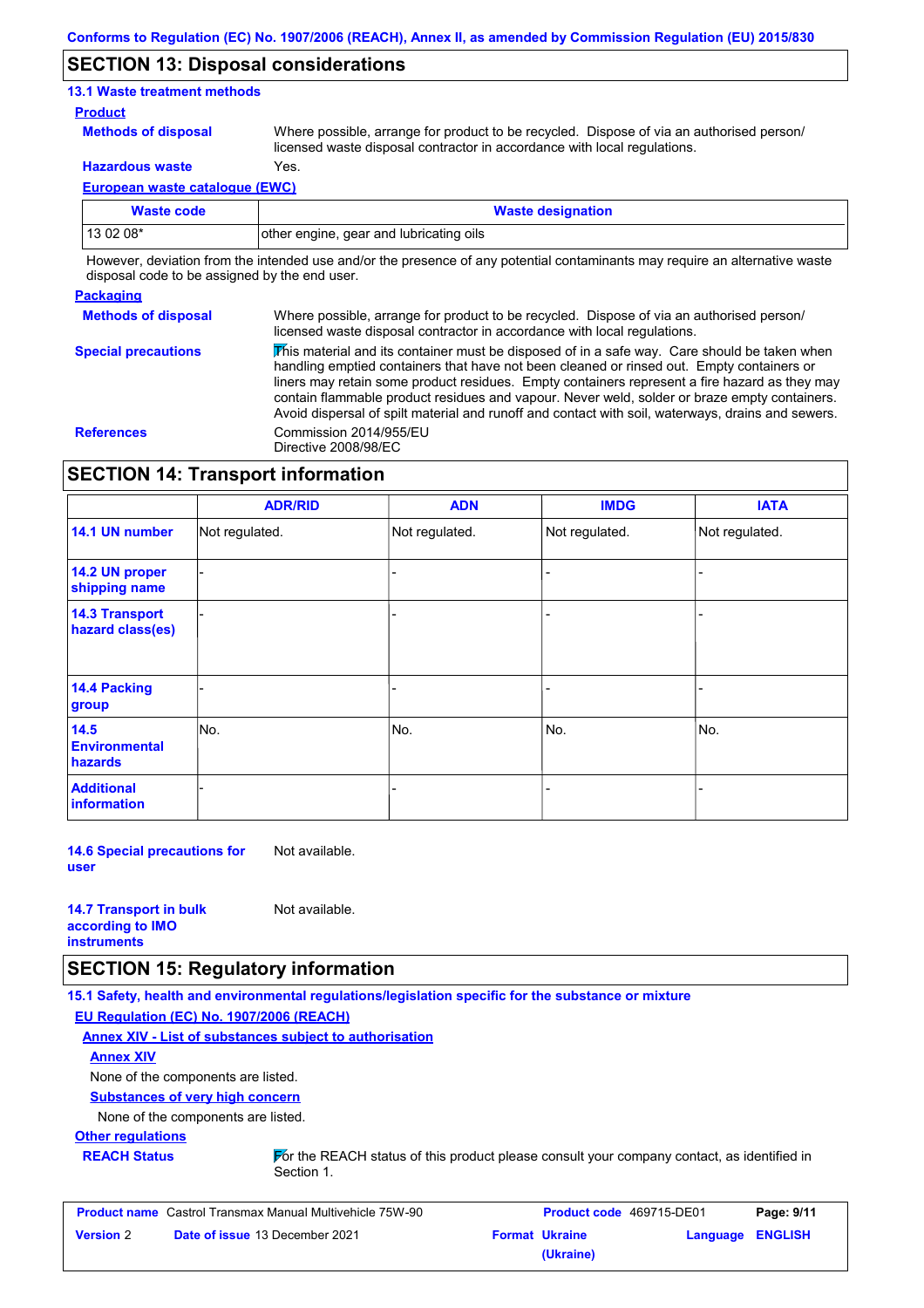# **SECTION 15: Regulatory information**

| <b>United States inventory</b><br>(TSCA 8b)                      | All components are active or exempted. |
|------------------------------------------------------------------|----------------------------------------|
| <b>Australia inventory (AIIC)</b>                                | All components are listed or exempted. |
| <b>Canada inventory</b>                                          | All components are listed or exempted. |
| <b>China inventory (IECSC)</b>                                   | All components are listed or exempted. |
| <b>Japan inventory (CSCL)</b>                                    | All components are listed or exempted. |
| <b>Korea inventory (KECI)</b>                                    | All components are listed or exempted. |
| <b>Philippines inventory</b><br>(PICCS)                          | All components are listed or exempted. |
| <b>Taiwan Chemical</b><br><b>Substances Inventory</b><br>(TCSI)  | All components are listed or exempted. |
| Ozone depleting substances (1005/2009/EU)                        |                                        |
| Not listed.                                                      |                                        |
| <b>Prior Informed Consent (PIC) (649/2012/EU)</b><br>Not listed. |                                        |

### **Seveso Directive**

This product is not controlled under the Seveso Directive.

| <b>15.2 Chemical safety</b> | A Chemical Safety Assessment has been carried out for one or more of the substances within  |
|-----------------------------|---------------------------------------------------------------------------------------------|
| assessment                  | this mixture. A Chemical Safety Assessment has not been carried out for the mixture itself. |

# **SECTION 16: Other information**

| <b>Abbreviations and acronyms</b> | ADN = European Provisions concerning the International Carriage of Dangerous Goods by            |
|-----------------------------------|--------------------------------------------------------------------------------------------------|
|                                   | Inland Waterway                                                                                  |
|                                   | ADR = The European Agreement concerning the International Carriage of Dangerous Goods by<br>Road |
|                                   | ATE = Acute Toxicity Estimate                                                                    |
|                                   | BCF = Bioconcentration Factor                                                                    |
|                                   | <b>CAS = Chemical Abstracts Service</b>                                                          |
|                                   |                                                                                                  |
|                                   | CLP = Classification, Labelling and Packaging Regulation [Regulation (EC) No. 1272/2008]         |
|                                   | CSA = Chemical Safety Assessment                                                                 |
|                                   | CSR = Chemical Safety Report<br>DMEL = Derived Minimal Effect Level                              |
|                                   |                                                                                                  |
|                                   | DNEL = Derived No Effect Level                                                                   |
|                                   | EINECS = European Inventory of Existing Commercial chemical Substances                           |
|                                   | ES = Exposure Scenario                                                                           |
|                                   | EUH statement = CLP-specific Hazard statement                                                    |
|                                   | EWC = European Waste Catalogue                                                                   |
|                                   | GHS = Globally Harmonized System of Classification and Labelling of Chemicals                    |
|                                   | IATA = International Air Transport Association                                                   |
|                                   | IBC = Intermediate Bulk Container                                                                |
|                                   | IMDG = International Maritime Dangerous Goods                                                    |
|                                   | LogPow = logarithm of the octanol/water partition coefficient                                    |
|                                   | MARPOL = International Convention for the Prevention of Pollution From Ships, 1973 as            |
|                                   | modified by the Protocol of 1978. ("Marpol" = marine pollution)                                  |
|                                   | OECD = Organisation for Economic Co-operation and Development                                    |
|                                   | PBT = Persistent, Bioaccumulative and Toxic                                                      |
|                                   | PNEC = Predicted No Effect Concentration                                                         |
|                                   | REACH = Registration, Evaluation, Authorisation and Restriction of Chemicals Regulation          |
|                                   | [Regulation (EC) No. 1907/2006]                                                                  |
|                                   | RID = The Regulations concerning the International Carriage of Dangerous Goods by Rail           |
|                                   | <b>RRN = REACH Registration Number</b>                                                           |
|                                   | SADT = Self-Accelerating Decomposition Temperature                                               |
|                                   | SVHC = Substances of Very High Concern                                                           |
|                                   | STOT-RE = Specific Target Organ Toxicity - Repeated Exposure                                     |
|                                   | STOT-SE = Specific Target Organ Toxicity - Single Exposure                                       |
|                                   | TWA = Time weighted average                                                                      |
|                                   | UN = United Nations                                                                              |
|                                   | UVCB = Complex hydrocarbon substance                                                             |
|                                   | VOC = Volatile Organic Compound                                                                  |
|                                   | vPvB = Very Persistent and Very Bioaccumulative                                                  |
|                                   | Varies = may contain one or more of the following 64741-88-4 / RRN 01-2119488706-23,             |
|                                   | 64741-89-5 / RRN 01-2119487067-30, 64741-95-3 / RRN 01-2119487081-40, 64741-96-4/ RRN            |
|                                   | 01-2119483621-38, 64742-01-4 / RRN 01-2119488707-21, 64742-44-5 / RRN                            |
|                                   | 01-2119985177-24, 64742-45-6, 64742-52-5 / RRN 01-2119467170-45, 64742-53-6 / RRN                |

| <b>Product name</b> Castrol Transmax Manual Multivehicle 75W-90 |                                       | <b>Product code</b> 469715-DE01 |                       | Page: 10/11             |  |
|-----------------------------------------------------------------|---------------------------------------|---------------------------------|-----------------------|-------------------------|--|
| <b>Version 2</b>                                                | <b>Date of issue 13 December 2021</b> |                                 | <b>Format Ukraine</b> | <b>Language ENGLISH</b> |  |
|                                                                 |                                       |                                 | (Ukraine)             |                         |  |